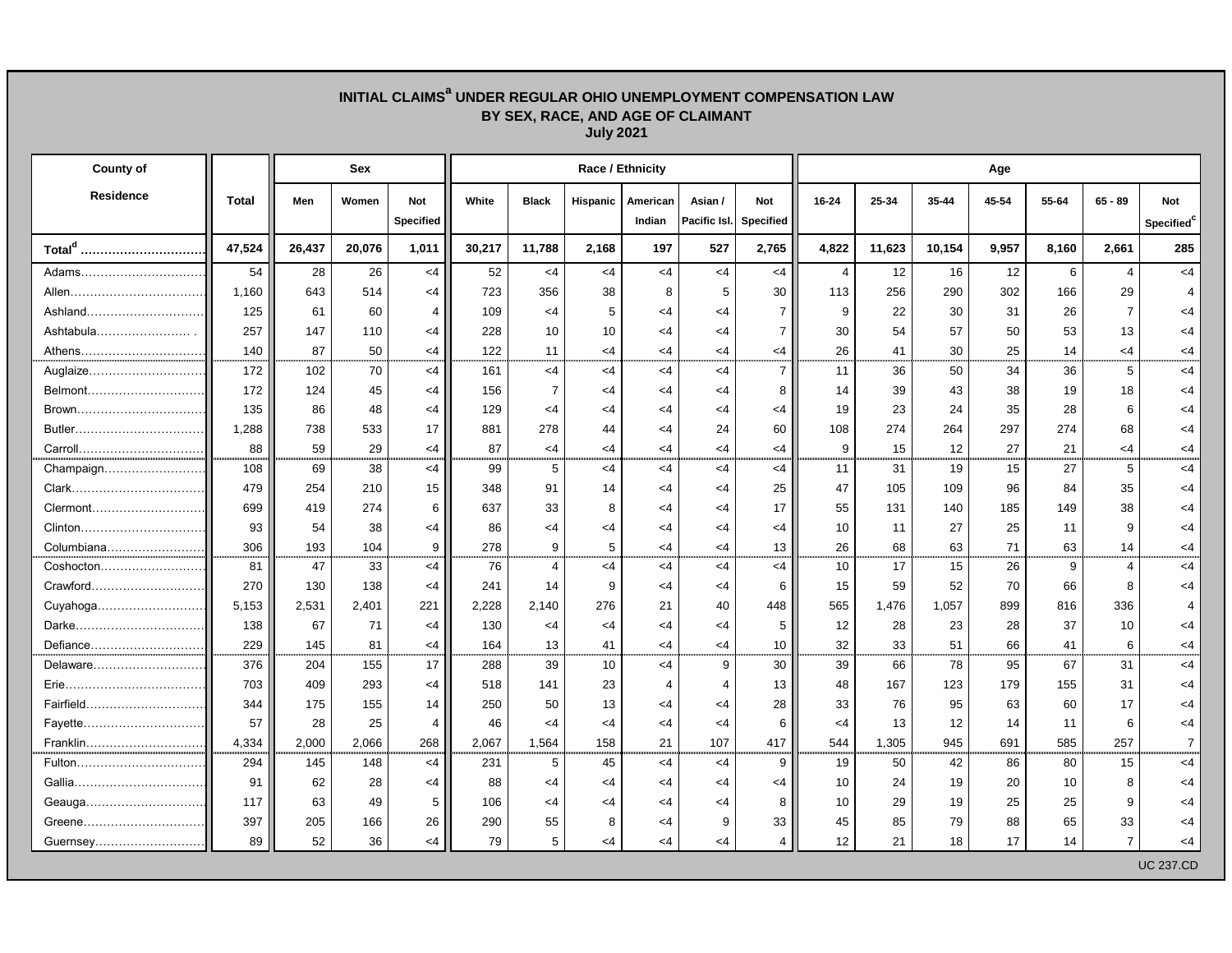## **INITIAL CLAIMS<sup>a</sup> UNDER REGULAR OHIO UNEMPLOYMENT COMPENSATION LAW BY SEX, RACE, AND AGE OF CLAIMANT July 2021**

| <b>County of</b> |              | <b>Sex</b> |                |                  | <b>Race / Ethnicity</b> |              |                 |                |                |                  |                | Age   |                |                |                |                |                        |  |  |
|------------------|--------------|------------|----------------|------------------|-------------------------|--------------|-----------------|----------------|----------------|------------------|----------------|-------|----------------|----------------|----------------|----------------|------------------------|--|--|
| <b>Residence</b> | <b>Total</b> | Men        | Women          | <b>Not</b>       | White                   | <b>Black</b> | <b>Hispanic</b> | American       | Asian /        | <b>Not</b>       | 16-24          | 25-34 | 35-44          | 45-54          | 55-64          | $65 - 89$      | <b>Not</b>             |  |  |
|                  |              |            |                | <b>Specified</b> |                         |              |                 | Indian         | Pacific Isl.   | <b>Specified</b> |                |       |                |                |                |                | Specified <sup>c</sup> |  |  |
| Hamilton         | 2,749        | 1,348      | 1,368          | 33               | 1,098                   | 1,407        | 47              | 14             | 29             | 154              | 308            | 675   | 581            | 542            | 463            | 177            | $<$ 4                  |  |  |
| Hancock          | 256          | 134        | 112            | 10               | 200                     | 24           | 17              | <4             | <4             | 11               | 23             | 52    | 60             | 57             | 54             | 9              | $<$ 4                  |  |  |
| Hardin           | 113          | 60         | 52             | <4               | 107                     | <4           | $\leq$ 4        | <4             | $\leq$ 4       | <4               | 9              | 16    | 26             | 30             | 26             | 6              | $\leq 4$               |  |  |
| Harrison         | 41           | 31         | 10             | <4               | 39                      | <4           | <4              | <4             | $<$ 4          | <4               | <4             | 14    | 10             | $\overline{7}$ | 5              | <4             | $<$ 4                  |  |  |
| Henry            | 163          | 90         | 72             | <4               | 135                     | $\leq$ 4     | 20              | $\leq$ 4       | $<$ 4          | $<$ 4            | 22             | 33    | 31             | 40             | 30             | 6              | $<$ 4                  |  |  |
| Highland         | 84           | 49         | 33             | $\leq 4$         | 76                      | $\leq$ 4     | $<$ 4           | <4             | $<$ 4          | 6                | 11             | 18    | 26             | 14             | 13             | $<$ 4          | $<$ 4                  |  |  |
| Hocking          | 68           | 36         | 32             | <4               | 65                      | <4           | $\leq$ 4        | <4             | $<$ 4          | <4               | 12             | 13    | 13             | 13             | 15             | <4             | $<$ 4                  |  |  |
|                  | 41           | 22         | 19             | <4               | 37                      | <4           | <4              | <4             | $\leq$ 4       | <4               | 9              |       | 9              |                | 7              | -4             | $<$ 4                  |  |  |
| Huron            | 583          | 324        | 258            | $\leq$ 4         | 476                     | 14           | 74              | <4             | 4              | 13               | 46             | 127   | 110            | 156            | 124            | 19             | $<$ 4                  |  |  |
| Jackson          | 98           | 64         | 32             | <4               | 93                      | <4           | $<$ 4           | <4             | $<$ 4          | 4                | 10             | 29    | 29             | 20             | 10             | $\leq$ 4       | $<$ 4                  |  |  |
| Jefferson        | 248          | 172        | 73             | $\leq$ 4         | 212                     | 19           | 4               | <4             | $<$ 4          | 13               | 20             | 50    | 62             | 50             | 48             | 18             | $<$ 4                  |  |  |
| Knox             | 149          | 80         | 67             | <4               | 135                     | 5            | <4              | <4             | $<$ 4          | 6                | 17             | 31    | 37             | 20             | 35             | 8              | $<$ 4                  |  |  |
| Lake.            | 575          | 290        | 248            | 37               | 435                     | 56           | 26              | <4             | $\overline{4}$ | 53               | 39             | 123   | 108            | 120            | 137            | 48             | $\leq 4$               |  |  |
| Lawrence         | 160          | 105        | 52             | <4               | 148                     | 5            | <4              | <4             | $\leq$ 4       | 6                | 13             | 38    | 44             | 34             | 14             | 17             | $<$ 4                  |  |  |
|                  | 327          | 173        | 148            | 6                | 259                     | 38           | 4               | $\leq$ 4       | 5              | 19               | 24             | 76    | 81             | 71             | 52             | 22             | $<$ 4                  |  |  |
| Logan            | 99           | 65         | 34             | $\leq$ 4         | 86                      | 4            | $<$ 4           | $<$ 4          | $<$ 4          | $\overline{7}$   | $\overline{7}$ | 18    | 22             | 19             | 26             | $\overline{7}$ | $<$ 4                  |  |  |
| Lorain           | 1,577        | 973        | 594            | 10               | 1,108                   | 194          | 220             | $\overline{7}$ | $\overline{4}$ | 44               | 129            | 349   | 346            | 400            | 289            | 59             | $5\phantom{.0}$        |  |  |
| Lucas            | 4,044        | 2,459      | 1,505          | 80               | 1,978                   | 1,441        | 400             | 19             | 25             | 181              | 332            | 1,110 | 984            | 918            | 556            | 141            | $\leq 4$               |  |  |
|                  | 67           | 34         | 32             | <4               | 58                      |              | <4              | <4             | $<$ 4          | 4                | 9              | 22    | 9              | 10             | 16             | <4             | $<$ 4                  |  |  |
| Mahoning         | 769          | 408        | 344            | 17               | 475                     | 190          | 57              | $\leq$ 4       | $<$ 4          | 41               | 79             | 180   | 151            | 165            | 148            | 44             | $<$ 4                  |  |  |
| Marion           | 161          | 89         | 71             | $\leq$ 4         | 138                     | 11           | 6               | <4             | $<$ 4          | 4                | 15             | 41    | 38             | 30             | 26             | 11             | $<$ 4                  |  |  |
| Medina           | 395          | 242        | 148            |                  | 348                     | 13           | 15              | <4             | $\leq$ 4       | 16               | 39             | 77    | 69             | 89             | 86             | 35             | <4                     |  |  |
|                  | 77           | 59         | 18             | <4               | 68                      | <4           | <4              | 4>             | $\leq$ 4       |                  | 11             | 14    | 24             | 15             | 10             | <4             | <4                     |  |  |
|                  | 78           | 41         | 37             | <4               | 73                      | <4           | $\leq$ 4        | $\leq$ 4       | $\leq$ 4       | $<$ 4            | $\overline{7}$ | 19    |                | 24             | 15             | 6              | $<$ 4                  |  |  |
| Miami            | 219          | 127        | 90             | $<$ 4            | 196                     | 12           | $<$ 4           | $\leq$ 4       | $<$ 4          | 6                | 22             | 63    | 47             | 48             | 31             | 8              | $<$ 4                  |  |  |
| Monroe           | 38           | 31         | $\overline{7}$ | $<$ 4            | 36                      | $<$ 4        | $<$ 4           | $<$ 4          | $<$ 4          | $<$ 4            | $<$ 4          | 10    | 8              | 11             | 6              | $<$ 4          | $<$ 4                  |  |  |
| Montgomery       | 2,209        | 1,109      | 1,017          | 83               | 1,107                   | 861          | 49              | 7              | 28             | 157              | 236            | 584   | 477            | 406            | 381            | 121            | 4                      |  |  |
| Morgan           | 50           | 36         | 14             | <4               | 43                      |              | $\leq$ 4        | <4             | $<$ 4          | <4               | 5              | 14    | 11             | 10             | 10             | <4             | <4                     |  |  |
| Morrow           | 60           | 35         | 24             | $\leq$ 4         | 58                      | <4           | $\leq$ 4        | <4             | $<$ 4          | <4               | 9              | 10    |                | 17             | 16             | $\leq$ 4       | $<$ 4                  |  |  |
| Muskingum        | 239          | 126        | 110            | $<$ 4            | 206                     | 19           | $<$ 4           | $\leq$ 4       | $<$ 4          | 10               | 27             | 57    | 57             | 57             | 26             | 15             | $<$ 4                  |  |  |
| Noble            | 30           | 20         | 10             | $<$ 4            | 27                      | <4           | $<$ 4           | $\leq 4$       | $<$ 4          | $<$ 4            | 4              | 6     | 5 <sup>5</sup> | 6              | $\overline{7}$ | $<$ 4          | $<$ 4                  |  |  |
|                  |              |            |                |                  |                         |              |                 |                |                |                  |                |       |                |                |                |                | <b>UC 237.CD</b>       |  |  |

**2.**